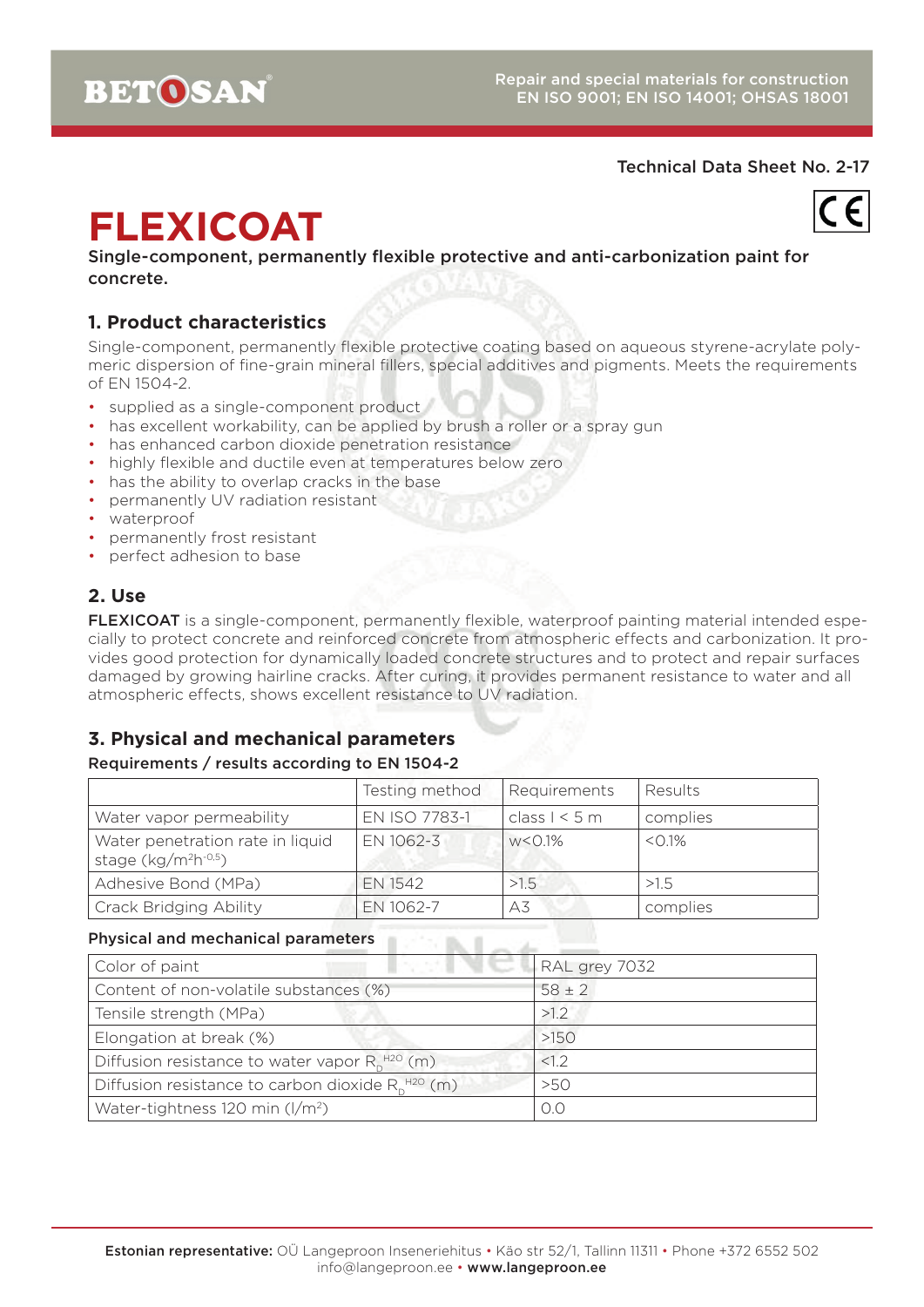#### Technical Data Sheet No. 2-17

# **4. Test certificates**

Meets the requirements of EN 1504-2, annex ZA and TP RSD Sec. 31. and TP SSBK III. Initial tests types according to EN 1504-2 issued by TSÚS Bratislava. Protocol No. 1301-CPD-0257 issued by TSÚS Bratislava. Supervision of the quality system, EMS and OHSAS is carried out by Notified Body No. 1020.

# **5. Instruction for preparation and application**

The base must be adequately cohesive, free of impurities and possible residual degraded coatings. Local defects should be filled in. Local uneven spots of the surface should be free of sharp edges.

**Preparation of the paint FLEXICOAT** is supplied as a single-component system. Its preparation for application consists simply of mixing with a suitable manual mixer or a slow-speed electric propeller mixer. The mixed material should be protected from drying by sealing the bucket.

**Application:** The paint is applied to a suitably prepared substrate with a brush, roller or spray gun in two layers. In dependence on absorbance and moistness it is desirable to use **FLEXICOAT** fixativ for the base penetration. Dry and absorbent substrates require penetration. Interval between applying next layer should be at least 12 hours. The paint is drying out for about 4 hours. Neither **temperature of the base** nor temperature of ambient air shall be below  $+5$  °C and above  $+ 35 °C$ .

#### **6. Specific consumption**

For standard two-layer coating system the spreading capacity (specific consumption) amounts to  $0.3 - 0.6$  kg/m<sup>2</sup>, while final thickness of the coating should be ca. 150 - 200  $\mu$ m.

## **7. Packaging and storage**

FLEXICOAT fixativ is supplied in PE buckets of 10 kg net capacity. The product should be stored in original packaging at temperatures from +5°C to + 35°C. The storage life of the product in original intact packing is 6 months.

## **8. Health protection at work**

Work with FLEXICOAT fixativ penetration paint does not require any special hygienic precautions. The material does not contain harmful substances. Standard rules of hygiene are to be complied with at work; gloves and protective clothing should be worn. Upon contact with skin and/or mucous membranes the affected areas should be washed or rinsed with running water. Medical help must be sought in case of accidental ingestion.

Issued MSDS meets the requirements of EC-Regulation 1907/2006, Article 31.

Because the product meets the criteria for classification as hazardous, it is necessary to provide the recipient or carriers with MSDS.

In countries where regulation REACH (para. 33.1): EU regulation on chemicals and their safe use (REACH: EC 1907/2006) is valid, professional users and distributors must be provided with following information automatically and without request:

This product is subject to Regulation (EC) No. 1907/2006 (REACH). It does not contain any substances that could be released from product under normal or reasonably foreseeable conditions of use. Therefore, there are no registration requirements for substances in articles within the meaning of. Article 7.1 of the Regulation.

Based on our current knowledge, this product does not contain SVHC (substances of very high concern) from candidate list published by the European Chemicals Agency in concentrations above 0.1% (w/w).